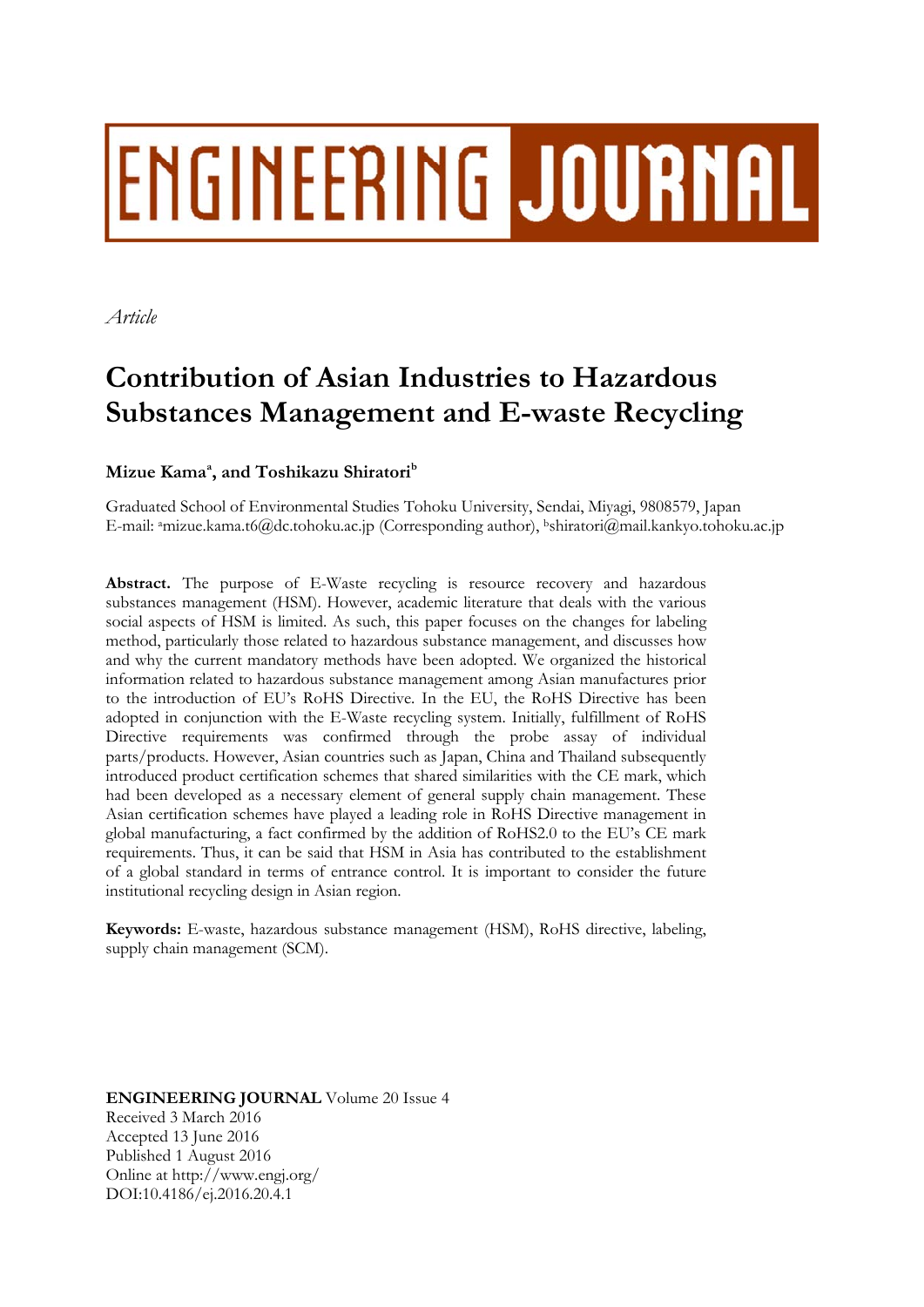# **1. Introduction**

Recently, many industrialized countries have strengthened aspects of their legal systems that are related with electrical and electronic equipment (EEE), especially electrical waste (E-waste). Through these regulations, industrialized countries aim to develop an E-waste management system similar to the well-known, Directive 2003/96/EC on the waste electrical and electronic equipment (hereinafter WEEE Directive1)) in the EU. The deep-rooted concept in the WEEE Directive is proposed in the 1989 communication document "A community strategy for waste management" (hereinafter 89 SEC,) <sup>2</sup>. Because the waste management systems of Member States of the EU were not unified at that time, this concept was proposed in order to solve the problem was caused in immature area. The 89 SEC document indicated three problems in EC; 1) increasing amount of waste in community; 2) flaws in waste treatment system; and 3) discharge of hazardous waste (e.g. e-waste) outside the EC. These problems were well debated in the WEEE Directive<sup>3)</sup> (and restriction on the use of certain hazardous substances in electrical and electronic equipment, hereinafter RoHS Directive) legislation process. RoHS and WEEE Directive were built on the same concept that Directive 1991/157/EEC on batteries and accumulators containing certain dangerous substances4) (hereinafter Battery Directive) had set forth as a precedent, but in the final draft adopted in 20005-6), there was a division between recycling of useful materials and hazardous substance management.

Different methods were adopted in Asia. In Japan, for example, the law for promotion of utilization of recycled resources7) was legislated in 1991. This law formulated a waste utilization and management concept. This concept was extended and led to the Home Appliances Recycling Law (HAR) 8) in 1998. This law was adjusted in accordance with the RoHS Directive in 20069-10). However, prior to this adjustment the industrial sector had already thought practical RoHS Directive compliant mechanisms and/or solutions, such as quality management schemes that included probe assay and in the house environmental friendly audit standard setting.

This movement educed the needs of economical and efficient methods for a global RoHS Directive compliance scheme. In addition, the materials that were restricted in RoHS Directive has already been recognized as hazardous substances and some companies had started to ban their use voluntarily. For these reasons, the key of RoHS Directive compliance is not restriction hazardous substances but rather supply chain management (SCM) <sup>11)</sup>. In that time, SCM was a new and immature field, so the industry was able to strive for efficiency improving. In particular, commitment document and method of marking were substituted for frequent sample analysis. Among the many economic and social transformations that occurred, the change of used materials, consideration of management techniques and streamlining of compliance proof method deserve notice. They resulted from the effort Asian manufacturers made to establish a concrete hazardous substances management. Furthermore, the meaning of labeling changed significantly according to these processes. However, it is important to point out that most of these beneficial stories have not been made available to the general public or the academic community, but rather have been kept among the related stakeholders. Many environmental regulations in EU including RoHS Directive are constructed and amended based on the scientific knowledge<sup>12)</sup> from academia and useful opinions from the stakeholder. If the communication (sharing experience) between industry and academia does not work well, the actual insistence from industrial side may not reflect to regulations easily. This could lead to undesirable results that affect all stakeholder -- including consumers -- such as paying a certain unnecessary social cost.

Given the non-public nature of the information concerning hazardous substance management and related social aspects, academic literature that comprehensively analyzes the activities of manufacture explains theirs choices is limited. In this paper, we arranged the historical information that caused among the Asian manufactures at that time from before RoHS Directive of EU. In particular, we focused on the change for labeling method about hazardous substance management, and discussed how and why the current mandatory methods have been adopted.

# **2. The Difference between EU and Asia Regions – E-waste Problem Handling**

# **2.1. In Case of EU**

EU was one of the first regions to identify the various problems associated with E-waste. For example, the First Environmental Action Programme<sup>13)</sup> acknowledged the existence of waste management and anti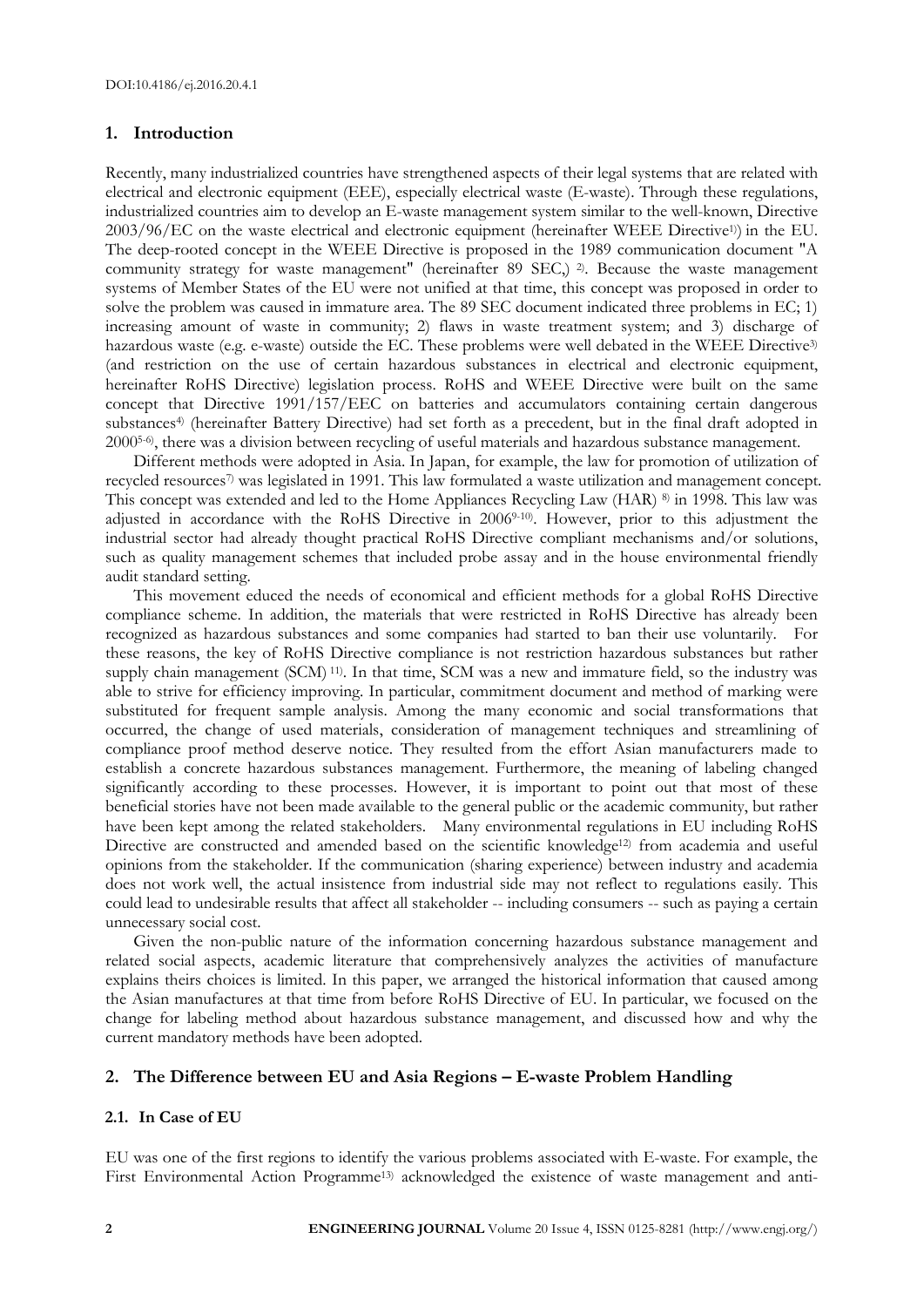pollution problem. This earlier awareness of problems can be attributed to specific circumstance of the EU at the time, such as massive generation of hazardous and non-hazardous waste14), immature waste treatment social system, and deregulated trans-boundary movement or illegal dumping. In particular, hazardous substances dumping or exports without permission resulted in a law suit in C-304/9415).

In reaction to these problems, the European Commission had drawn up in 1998 the first draft of a directive on waste electrical and electronic equipment (WEEE), which intend to improve waste management system among Member States and to decrease hazardous substances in EEE. The first draft of WEEE Directive has a similar structure to Directive 91/157/EC on batteries, which intend to develop the management scheme for hazardous substances reduction and appropriate recycling.

Thereafter, this draft separated and was adopted as final drafts and directives in same dates and came into effect on a different day. This difference might help explain the relationship between each stakeholder involved in the matter. WEEE Directive intended to develop the E-waste management scheme at the venting phase among Member States. In general, this phase is under the responsibility of governments and manufacturers. On the other hand, RoHS Directive requires Member States to ensure the restriction on the use of the certain hazardous substances in EEE. It means that RoHS Directive requires manufacturers to not use the hazardous substances from their products.

|     | Categories of target product                                                                       | RoHS1.0 target           |  |  |  |  |
|-----|----------------------------------------------------------------------------------------------------|--------------------------|--|--|--|--|
| 1.  | Large household appliances                                                                         | Yes(Depends on the case) |  |  |  |  |
| 2.  | Small household appliances                                                                         | Yes(Depends on the case) |  |  |  |  |
| 3.  | IT and telecommucations equipment                                                                  | Yes(Depends on the case) |  |  |  |  |
| 4.  | Consumer equipment                                                                                 | Yes(Depends on the case) |  |  |  |  |
| 5.  | Lighting equipment                                                                                 | Yes(Depends on the case) |  |  |  |  |
| 6.  | Electrical and electronic tools<br>(with the exception of large-scale stationary industrial tools) | Yes(Depends on the case) |  |  |  |  |
| 7.  | Toys, leisure and sports equipment                                                                 | Yes(Depends on the case) |  |  |  |  |
| 8.  | Medical devices                                                                                    | exemption                |  |  |  |  |
| 9.  | Monitoring and control instruments                                                                 | exemption                |  |  |  |  |
| 10. | Automatic dispensers                                                                               | Yes(Depends on the case) |  |  |  |  |

Table 1. The scope products of RoHS Directive.

\*Annex in RoHS Directive sets exemption for specific use of hazardous substances.

#### Table 2. Restricted substances.

| Restricted substances                 | Maximum toleranted value |  |  |  |  |  |
|---------------------------------------|--------------------------|--|--|--|--|--|
| Lead                                  | $0.1\%$                  |  |  |  |  |  |
| Mercury                               | 0.1%                     |  |  |  |  |  |
| Cadmium                               | 0.01%                    |  |  |  |  |  |
| Hexavalent chromium                   | $0.1\%$                  |  |  |  |  |  |
| Polybrominated biphenyls (PBB)        | $0.1\%$                  |  |  |  |  |  |
| Polybrominated diphenyl ethers (PBDE) | $0.1\%$                  |  |  |  |  |  |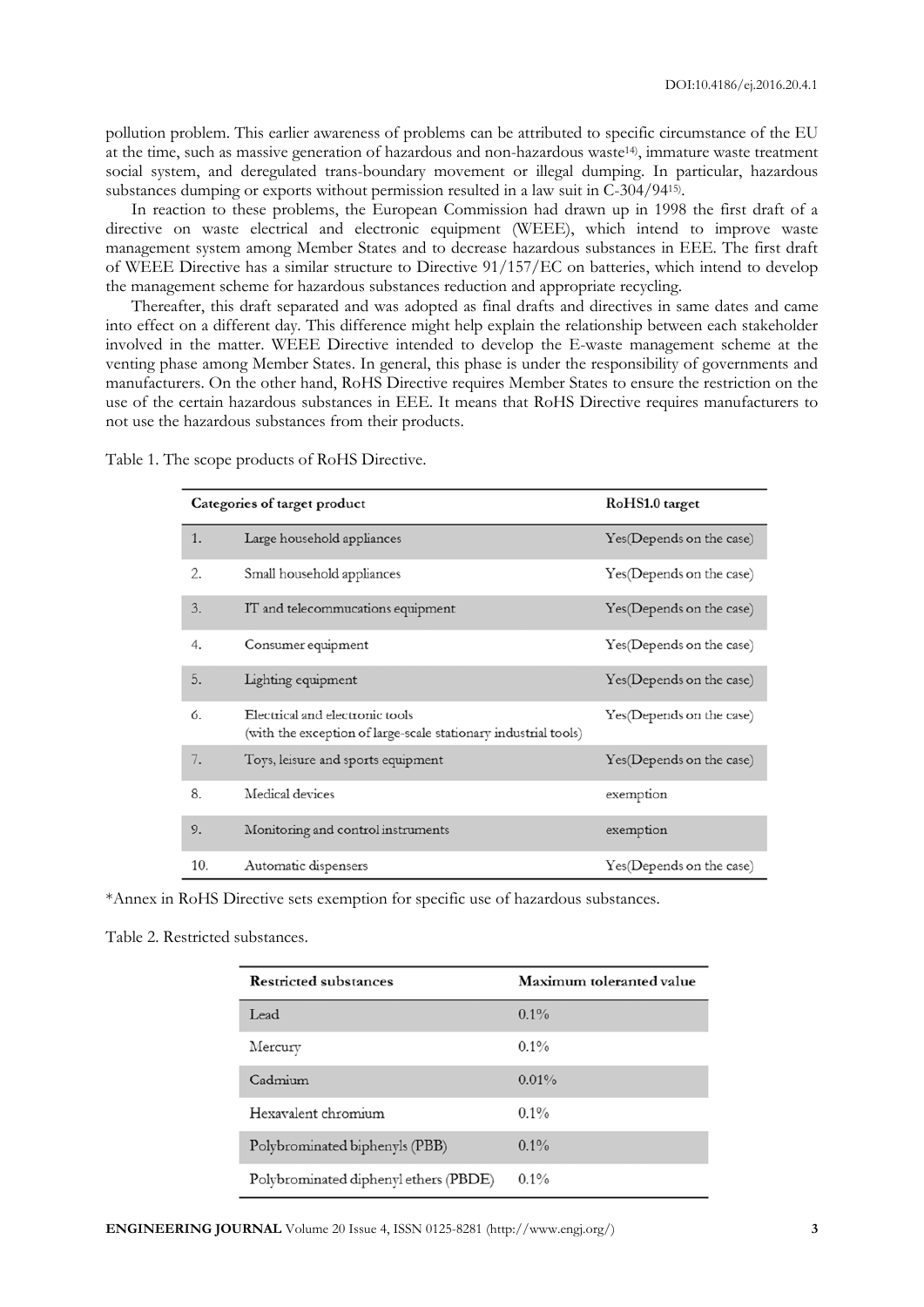#### DOI:10.4186/ej.2016.20.4.1

However, this requirement is not easy for manufacturers to comply with because it requires a huge amount of information from their supply chain. If manufacturers fully examine one product, they need to check all of the components (E.g. iPhone5 is comprised of about 1000 parts14)). Requiring manufacturers to check them, and guaranteeing requirement compliance (see Table 1, 2 and Fig.1) in a short period of time is not feasible. At the same time, labeling requirement is only adopted in WEEE Directive, so consumers are unable to discriminate between RoHS Directive compliant and non-compliant products.



Fig. 1. RoHS Directive requires the checking of all 'Homogeneous Material'.

# **2.2. In Case of Japan and Asia Region**

As we referred, promotion of utilization of secondary material is the basic concept in Japan. This tendency is as a result Japanese circumstances of disposal site. Afterward, in an effort to encourage of recycling, home appliances recycling law was enacted in 1998. This law has constructed recycling and management system for particular home appliances since 2001. Through constructing at this system, Japanese government might make it likely that manage waste and hazardous substances. In same year, the "promotion of utilization of secondary material" concept was changed to "promotion of effective utilization of resources". It set forth the goal of target expansion with same circumstances and approach15). In 2006, this amended law added another chapter for setting J-Moss to suit RoHS Directive for hazardous substances management. This adjustment could explain Japanese system of law, especially HAR. HAR had required development of recycling scheme; therefore Japanese manufacturers attached marking for discrimination of material to improve the purity control of recycled materials. Through HAR experience, Japanese manufacturers have taken note the information propagation among industries and have been proceeded smoothly J-moss labeling methods.

Recently, regulations which aim to construct E-waste treatment are also enacted in other Asian region<sup>16-</sup> 17). Explanations of the reason why the incentive of legislation and enforcement power are depend on their own circumstances. However, in the case of hazardous substances, many Asian countries adopt a labeling requirement alike J-moss. Adaptation a labeling requirement in Asia can be potentially explained by region characteristics. Nowadays, Asian region serve as a huge factory of various products. From that aspect alone, Asian region has reason to welcome "practical" methods.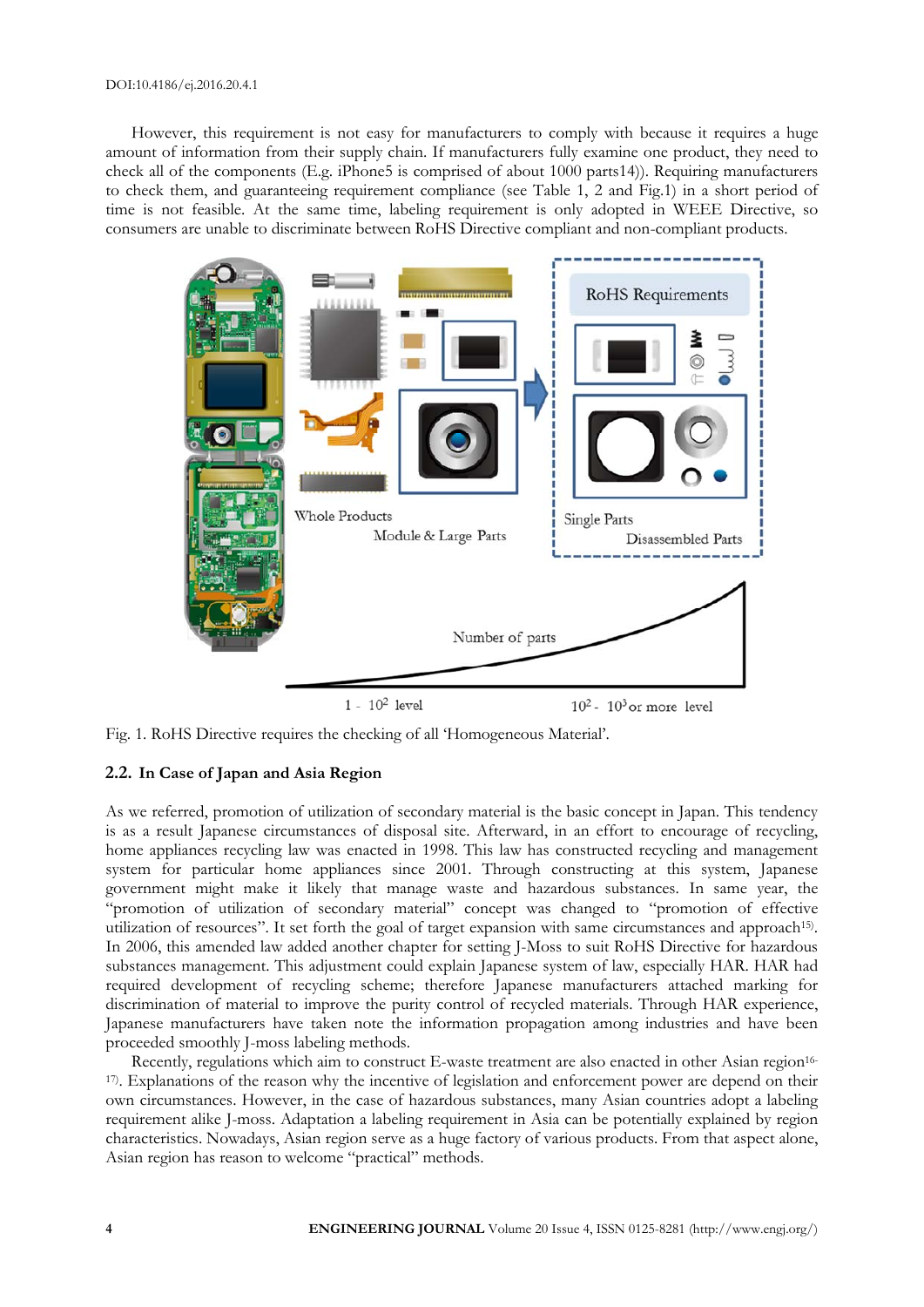# **3. The Expansion of Hazardous Substances Management – in EU and Asia Region**

The RoHS Directive isn't the fastest regulation which restricts substances in specific product. In fact, EU had enacted another directive in 1991, which restricts substances in battery (Battery Directive). In the same way, it enacted yet another directive in 2000 for end-of-life vehicles18). RoHS Directive can be argued as the existing system expansion for E-waste. RoHS Directive intend to restriction specific substances and decreasing hazardousness of EEE. The background of this regulation not just improves environmental suitability and recycling rate, but EU circumstances. EU is the biggest market and importer of EEE products. Of course, various manufactures of EEE were located in EU Member States. However, respectable Asian region producers likely need through manufacturing. RoHS Directive is effective for non EU producers to become more aware of environmentally friendly manufacturing.

|             | 2010          | 2011          | 2012          | 2013          | 2014          |  |
|-------------|---------------|---------------|---------------|---------------|---------------|--|
| China       | 7,011,200,380 | 7,240,217,794 | 7,033,000,877 | 7,236,439,558 | 7,665,265,756 |  |
| Japan       | 794,815,249   | 741,913,628   | 625,335,470   | 568,459,986   | 539,339,484   |  |
| U.S.        | 608,026,328   | 802,038,052   | 1,003,712,255 | 915,577,176   | 681,758,599   |  |
| Swizerland  | 649,597,559   | 539,840,693   | 277,013,333   | 261,211,690   | 264,210,870   |  |
| South Korea | 637,817,039   | 448,204,509   | 327, 105, 245 | 293,511,148   | 296,266,275   |  |
| Singapore   | 169,310,504   | 300,619,620   | 530,120,108   | 549,916,117   | 452,548,784   |  |
| Malaysia    | 198,238,880   | 180,452,712   | 161,453,244   | 184,557,560   | 195,466,297   |  |
| Hong Kong   | 340,010,040   | 292,553,962   | 317,988,285   | 348,228,729   | 475,755,804   |  |
| Taiwan      | 853,528,226   | 579,086,261   | 670,186,585   | 824,948,584   | 645,850,896   |  |
| Indonesia   | 370,914,928   | 270,769,009   | 210,992,539   | 347,276,060   | 331,856,459   |  |
| Thailand    | 452, 481, 728 | 497,657,900   | 429, 484, 140 | 429,880,621   | 580,407,638   |  |
| Philippines | 131,115,692   | 52,587,439    | 74,871,126    | 72,697,151    | 46,876,531    |  |
| India       | 593, 345, 863 | 674,477,953   | 1,036,557,945 | 515,673,947   | 434,919,890   |  |

Table 3. Unit number of HS85 items of EU external trade.

Source: World Trade Atlas



Fig. 2. EU import volume of commodity (China excluded).

Source: World Trade Atlas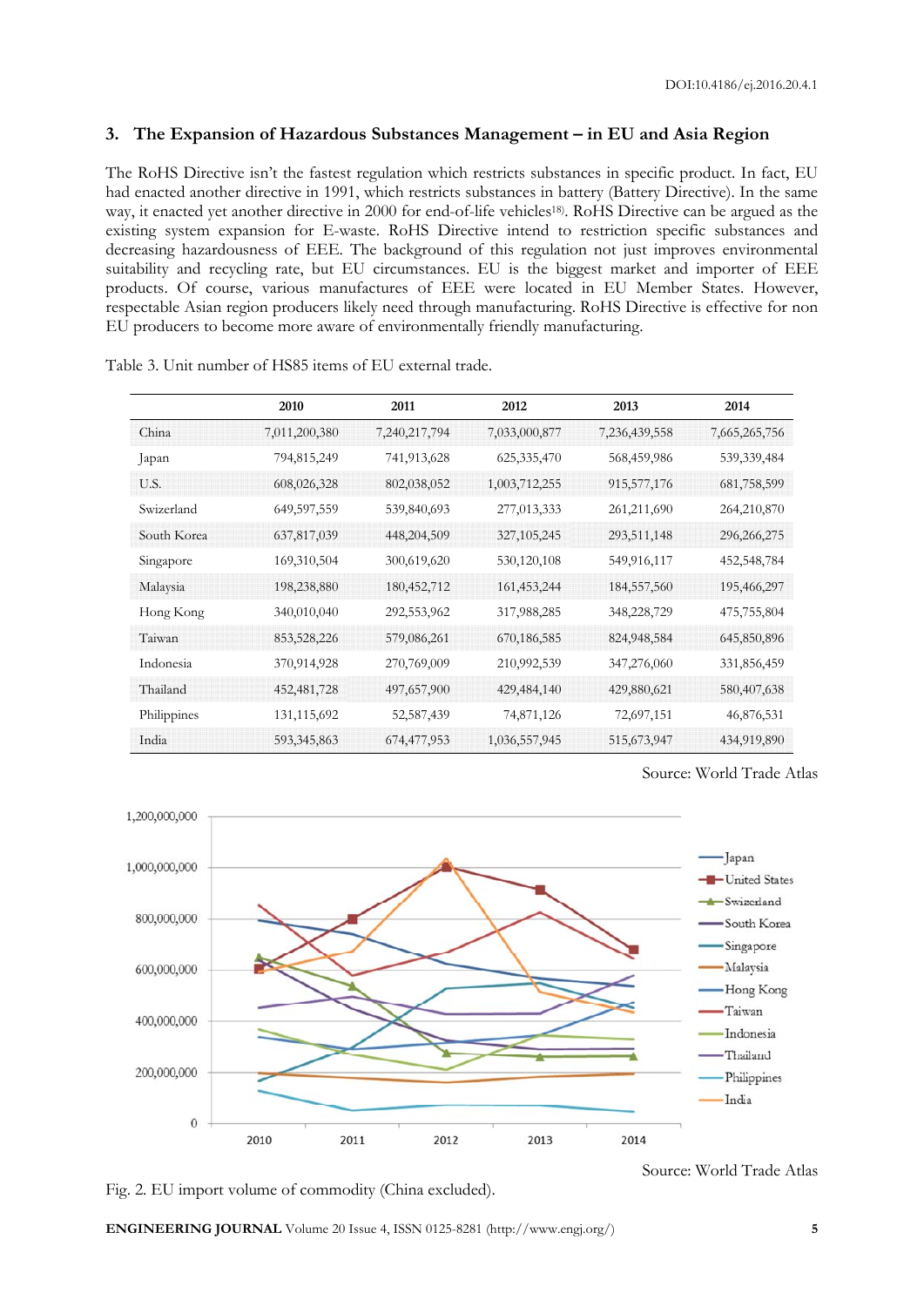"Effective" RoHS Directive also requires Member State's authorities to enforce it properly. However, there were no clues for enforcement, and most of authorities have limitations in cost and effort. Hence, the methods of enforcement are such as custom check and/or unannounced inspection were adopted.

On the other hand, Asian region governments didn't adopt EU enforcement methods. It could be argued that in Asian region (especially in Japan), government and manufacturers might have consciousness of "customers" but "producers". Actually, we can find the world's leading exporters of EU among Asian regions (see Table3). Table3 show the top 13 exporting countries to EU among 2010 to 2014. We can find China exports huge amount (China exporting amount is about ten times as large as other countries) of electrical Machinery and Equipment and Parts (which fall into a HS category 85; in what follows commodity: 85). And Fig.2 shows the major exporter countries except China. We also can be confirmed United States and Switzerland are decreased, and Asian countries are increased. This tendency could be explained RoHS Directive compliance.

It is commonly known as EU trading character, Member States of EU do a lot of trade among inter EU. However, huge amounts of commodity: 85 were imported from Asian countries. An already-known fact, there are so many electrical and electronic manufacturers sited East Asian region, especially electrical parts manufacturers.

In additionally, as we referred, electrical and electronic equipment is assembled by a considerable number of parts. This electronic manufacturer's supply chain structure raises the RoHS requirement spreading and they need to make sure what manufacturer made and what kinds of substances used for part. However, most of Asian manufacturers are engaged part manufacturing and required RoHS implementation by customer's requirement. Since, RoHS Directive requirements become overloaded with Asian manufacturers for prove assay. You could find the definition referred in amended RoHS Directive (Directive 2011/65/EU19) hereinafter RoHS2.0) definition in article 3(20) as following; *'homogeneous material' means one material of uniform composition throughout or a material, consisting of a combination of materials, that cannot be disjointed or separated into different materials by mechanical actions such as unscrewing, cutting, crushing, grinding and abrasive processes'.*



Fig. 3. Regular checking work have led to establish SCM.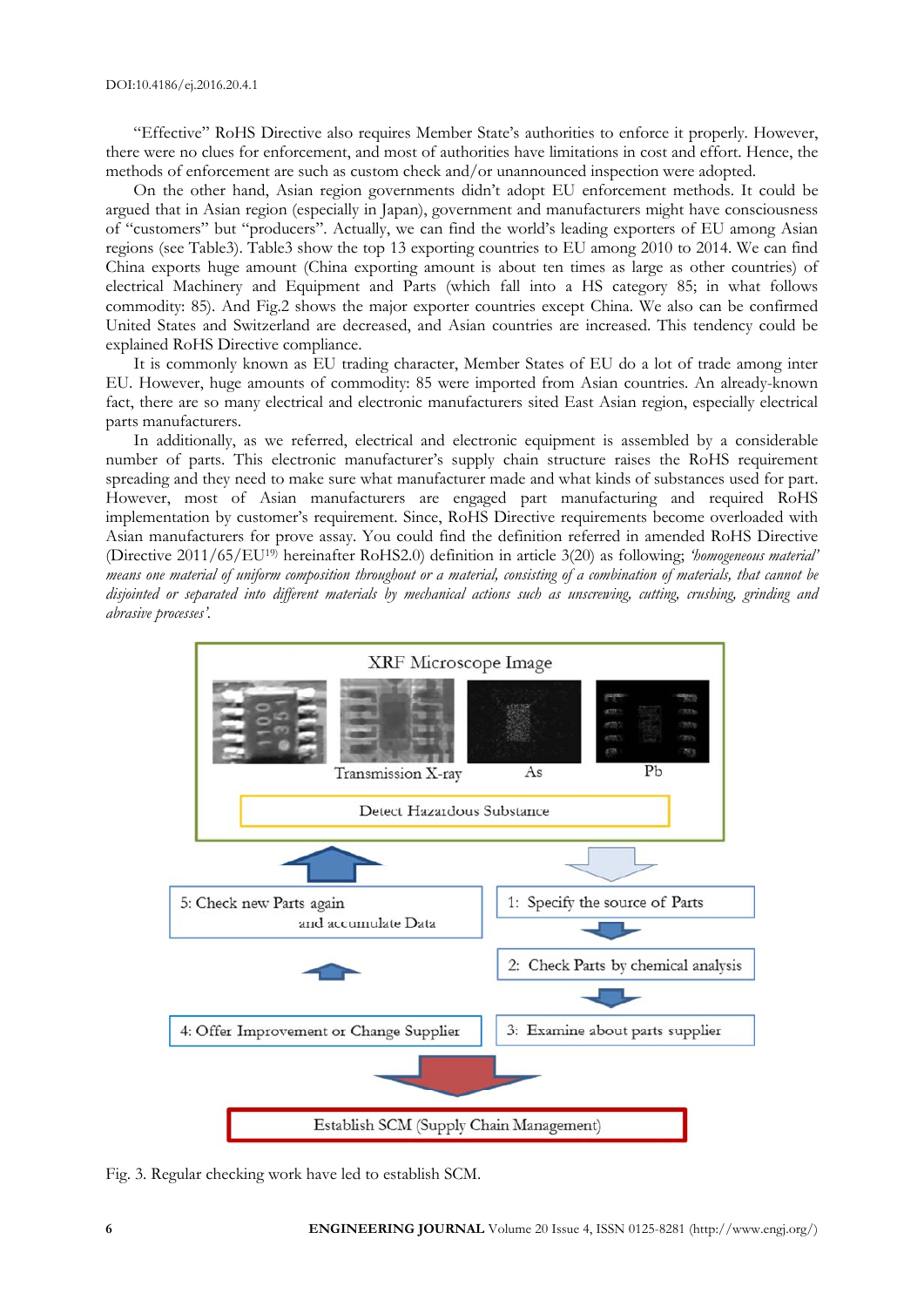This article is taken in context from RoHS Directive FAQ20), not means one part needs only one analysis. For example, if one part is composed by 10 materials, it needs the analyzed data of 10 materials for proving the compliance with RoHS Directive requirement. As seen from the above, definition of 'homogeneous material' recognize in directive from RoHS2.0. Therefore, manufacturers had no way of telling proved of compliance in 2003. Since then, they developed and utilize the portable X-ray analytical equipment or elemental mapping analysis instruments such as XRF micro scope and establish their own supply chain management (see Fig.3).

In addition, manufacturers also had sought every possible way to make sure the restricted in RoHS Directive substances elimination. In the point of view about hazardous substances, even if it was possible to develop lead free solder, engineers have been predicting many obstacles to be tackled<sup>22)</sup>. From the earlier research stage, it was apparent that there are much difference between lead solder and lead free solder, such as melting temperature and wettability. They had been recognized the necessity to change the production line for the correspondence to the troubles caused by these differences of feature, for instance the damage of devices and drop of yield etc. In the result of research and development among manufacturers through supply chain in the periods 2002 to 2005, they found substitution of lead solder. Hence, nowadays, substituted lead solder is turned into actual utilization among the world manufacturers. The how and why of these substitutions, research and development, and Asian manufacturers' contribution is a little known fact.

As can see in Table4, RoHS Directive had become effective in 2006; however, there is no guideline compliance. This absence means no manufacturers have sample answers for RoHS compliance, and manufacturers had to seek methods to make sure their compliance. There were the horrible risks; hence, Japanese manufacturer had adopted extremely strict methods to make sure their compliance. Due to make sure comply with "customer requirement" and "risk avoidance", they had done the maximum possible such as probe assay for all of parts. Since, as we referred, to make sure the compliance for RoHS requirement, they need to proof the all of minimum unit part and materials such as paste or glue through the all of supply chain. (Furthermore, the minimum unit part or material manufacturers might be not to understand RoHS requirement.)

However, after the confusion among the producers, they look for more practical methods which consist with economic efficiency and safeness, especially from 2006. As the result, manufacturers keep tabs on their products by production lot, and certify them with plain analysis methods. Various manufacturers adopted their own RoHS compliance proving system and adjust it through supply chain negotiation. After that, they adopt marking methods for self-declaration of conformity with RoHS Directive.

| Reguration |             |         |        |           |        |                |           |        |           |        |           |           |                    |        |           |         |
|------------|-------------|---------|--------|-----------|--------|----------------|-----------|--------|-----------|--------|-----------|-----------|--------------------|--------|-----------|---------|
|            |             | 1991    | $\sim$ | 1998      | $\sim$ | 2000           | 2001      | $\sim$ | 2003      | $\sim$ | 2005      | 2006      | 2007               | $\sim$ | 2009      | 2013    |
| EU         | <b>RoHS</b> |         |        | 1st draft |        | Final<br>Draft |           |        | Published |        |           | In Effect |                    |        |           | (RoHS2) |
|            | <b>WEEE</b> |         |        |           |        | Final<br>Draft |           |        |           |        | In Effect |           |                    |        |           |         |
| Japan      | $HAR*$      | Concept |        | Adopt     |        |                | In Effect |        |           |        |           |           |                    |        |           |         |
| Labeling   |             |         |        |           |        |                |           |        |           |        |           |           |                    |        |           |         |
| Japan      | I-Moss      |         |        |           |        |                |           |        |           |        |           | Added     |                    |        |           |         |
| Thai       | TIS**       |         |        |           |        |                |           |        |           |        |           |           | Circular<br>Notice |        | In effect |         |
| China      | C-RoHS      |         |        |           |        |                |           |        |           |        |           | Adopt     |                    |        |           |         |

Table 4. Condensed chronology of regulation and labelling.

※ Other RoHS regulations in Asian regions are in effect after 2011. \*HAR: Home Appliances Recycling Law \*\* TIS: Thai Industrial Standard(2368-2511)

Which means that producers who in middle or upper stream of supply chain have to comply with downstream "customer" requirement. Needless to say of their effort for comply with the "customer" requirement. However, comply with all individual requirements is not feasible. As the result, they prepared the minimum of required information to decrease their clerical work. As we have already mentioned,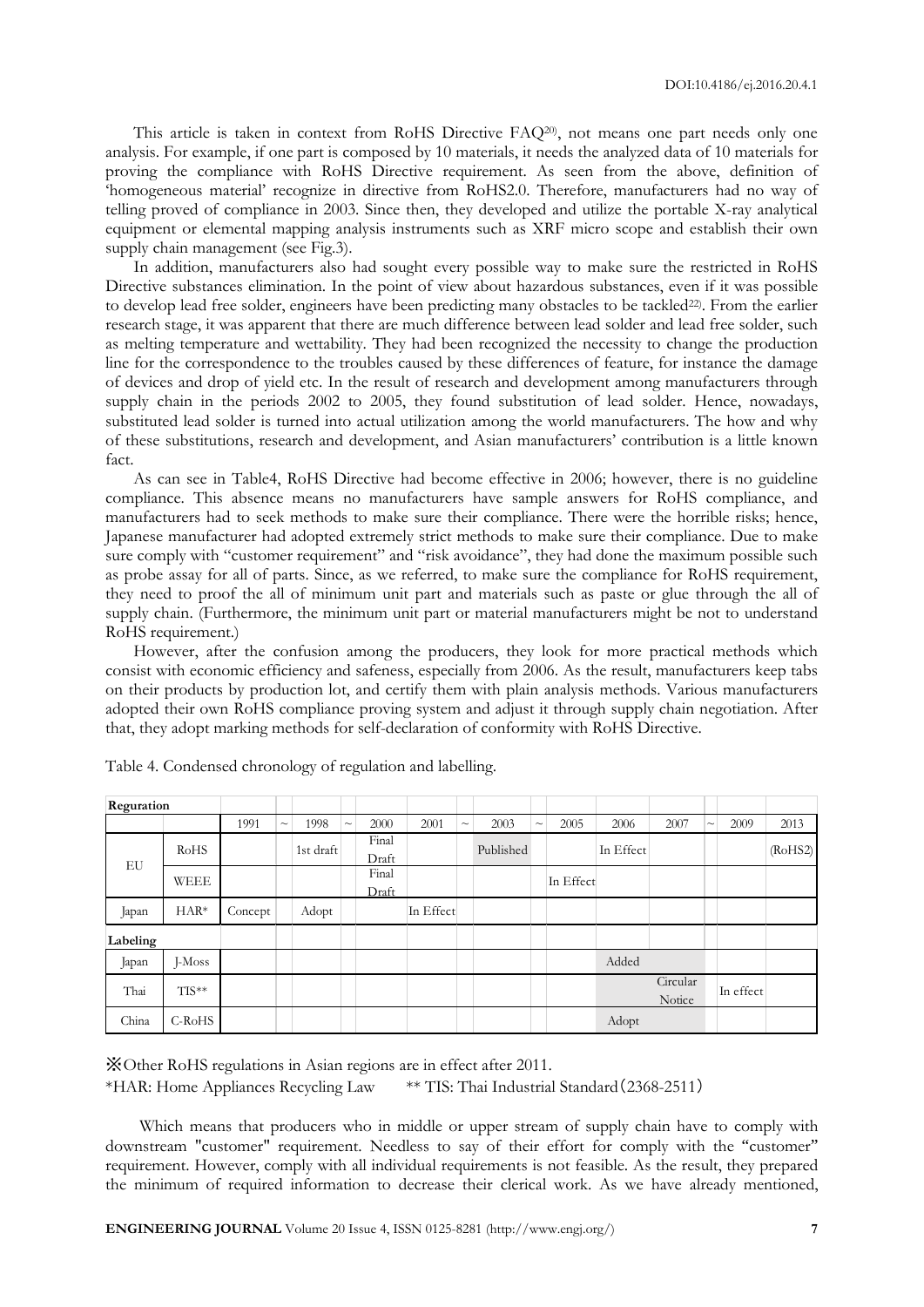RoHS2.0 adopted "practical" methods in CE marking system. These restrictions of the use of hazardous substances movement are common in Asia region. Although, they can divide two movements, one is legal binding and another is industry-led. The latter affects RoHS Directive because of it is more practicable method and suitable for producers and governments. It is possible to say that Asian compliance methods enough practicable in EU.

Figure 4 provides the following example of RoHS relating labeling, they show content and/or attention. RoHS labeling on product means "this product satisfies the RoHS requirement", and CE labeling means satisfy product standards –include RoHS requirement- among EU since 2013. Nowadays, labeling method is widespread application of product information, and used as substitution methods of probe assay.

This substitution method has expanded especially among Asian region such as J-Moss (Japan- the Marking for presence of the specific chemical substances for electrical and electronic equipment) in Japan and TIS (Thai Industrial Standard) 2368-2551 (similar with IEC 62321) in Thailand. Asian tendency has an impact among EU region. In fact, amended RoHS Directive (RoHS2.0; Directive 2011/65/EU) adopted CE marking requirement. This marking requirement commands for producers to show RoHS compliance as mandatory information.

Although such labeling method for RoHS compliance, it is not completed from point of view of generalization in some countries. For revolving this problems, some manufacturer started to declare the "RoHS conformity of own products" on the website in each country23). It is considered a certain process of time for spreading of labeling method.



\*.. J-Moss Orange mark means Hazardous substances contain (this picture show Pb and Cr(vi) containing) \*\*.. China RoHS marking means Hazardous substances contain (however, no other information is shown)

Fig. 4. Changing aim and meaning of label related RoHS.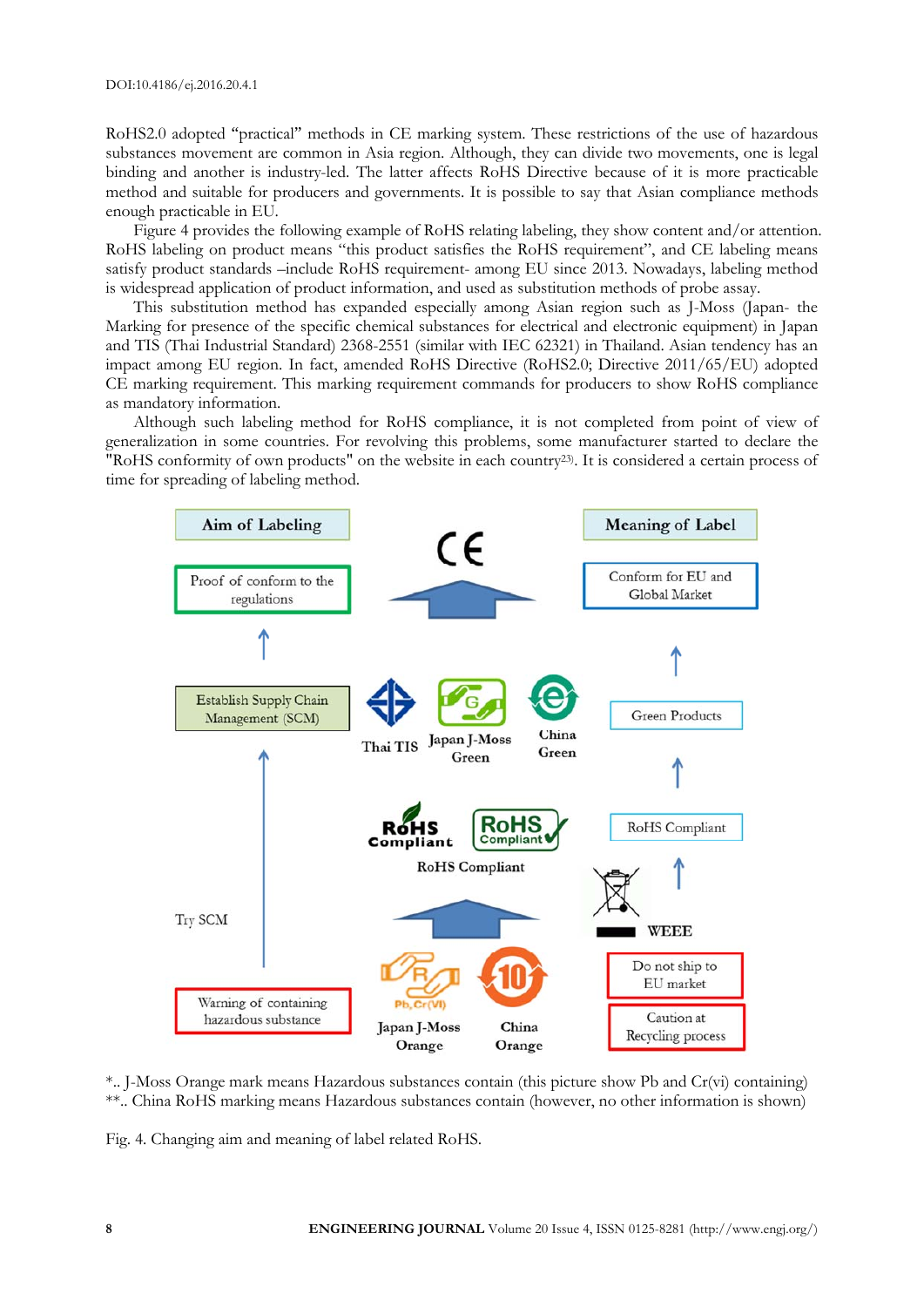In addition the supply chain management related to hazardous substances (SCM) is also evolving. Now it is possible to confirm easily the compliance with the website of the manufacturers. In such a page, it is possible to confirm compliance by searching from the Product Part Number and, of product Categories24). Also, BOM Check (Bill of materials) is often used tool of SCM25). This is a chemical substance management tools that are built with suppliers and manufacturers (database). RoHS2.0 In Until now, devices were excluded (medical equipment, etc.) has been targeted, and is used to check for performing CE marking such devices.

# **4. Conclusion**

HSM in EEE has been conducted in various methods since middle of 1990s. In this paper, regarding to a method of HSM, we organized historically correspondence of manufacturing factories of electronic products in Asian countries. And we clarified that the meaning of the labeling to the product was gradually shifting along with development stage of HSM.

Eventually, labeling as a means of communication tools in the HSM was changed from "Warning of containing hazardous substance" to "Proof of conforms to the regulations". Also, the method for getting of certification became from "Submit analyzing data" to "Establish the SCM". As we have described, quality management methods with labeling based on SMC are superior in efficiency, effectiveness and comprehensible. This advantage is desirable under the complicated chemical regulation circumstances not only SMC but also information presentation for consumers.

In this paper, Asian RoHS compliance methods and its spreading have been discussed. It shown one example that certain system for complying with a regulation contributed to streamlining for other regulations. From another aspect, a knowledge expansion alike this way can advance a level of chemical regulation compliance and regulation itself. Labeling and SCM have been evolved in Asian region. Consequently, producers in Asia region were considered desirable to encourage their interest among unfamiliar countries regulations. Their implication was mainly considered to be due to differences in industrial structures between Asia and EU.

In this case, we have shown the importance of contributing a regulation making side and actual manufacture industry for to establish effective system. Knowledge and experience from RoHS Directive will be important in considering the future institutional social system such as E-Waste recycling scheme design in Asian region and circular economy (CE) policy in EU.

# **References**

- [1] European Parliament and of the Council. (2003). *Directive 2002/96/EC on waste electrical and electronic*  equipment (WEEE) [PDF]. Available: http://eur-lex.europa.eu/legalcontent/EN/TXT/PDF/?uri=CELEX:32002L0096&from=EN
- [2] Commission of the European Community. (1989). *Communication from the commission to the council and to parliament* [PDF]. Available http://aei.pitt.edu/5679/1/5679.pdf
- [3] European Parliament and of the Council. (2003). *Directive 2002/95/EC on the restriction of the use of certain hazardous substances in electrical and electronic equipment* [PDF]. Available: http://eur-lex.europa.eu/legalcontent/EN/TXT/PDF/?uri=CELEX:32002L0095&from=EN
- [4] European Council. (1991). *Directive 91/157/EEC on batteries and accumulators containing certain dangerous substances* [PDF]. Available: http://eur-lex.europa.eu/legalcontent/EN/TXT/PDF/?uri=CELEX:31991L0157&from=EN
- [5] European Commission. (2000). *Proposal for a Directive of the European Parliament and of the Council on waste electrical and electronic equipment* [PDF]. Available: http://eur-lex.europa.eu/legalcontent/EN/TXT/PDF/?uri=CELEX:52000PC0347(01)&from=EN
- [6] European Commission. (2000). *Proposal for a Directive of the European Parliament and of the Council on the restriction of the use of certain hazardous substances in electrical and electronic equipment* [PDF]. Available: http://eur-lex.europa.eu/legal-content/EN/TXT/PDF/?uri=CELEX:52000PC0347(02)&from=EN
- [7] Ministry of Economy, Trade and Industry. (1991). *Saisei shigen-no riyou-no sokushin-ni kansuru houritu-no itibu-wo kaiseisuru houritsu sin-kyuu taishouhyou* (in Japanese) [PDF]. Available: http://www.meti.go.jp/policy/recycle/main/admin\_info/law/02/pdf/houreishinkyu.pdf